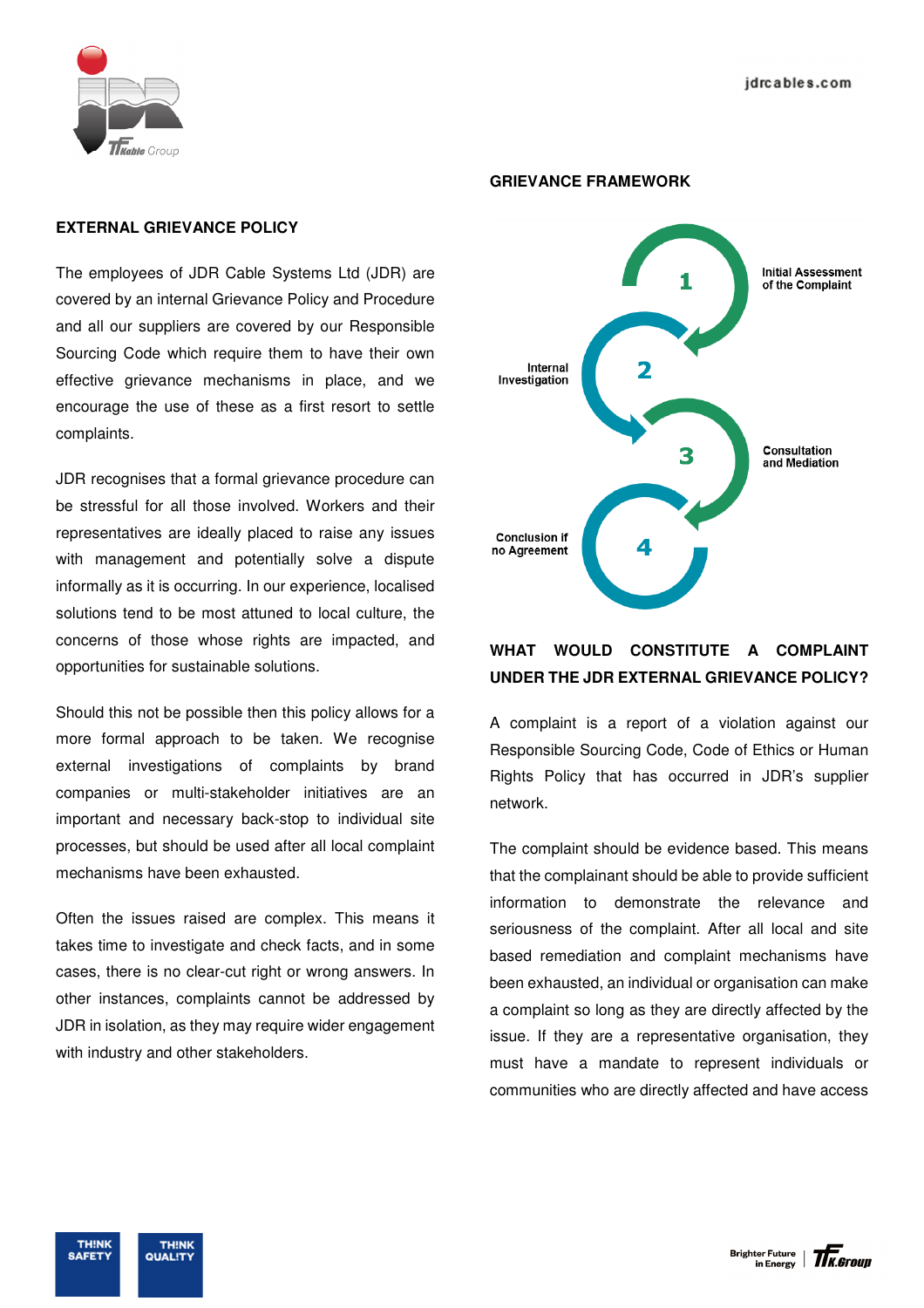to first-hand knowledge of the circumstances giving rise to the complaint.

## **HOW DO COMPLAINTS GET RAISED?**

At JDR, any serious concern should be voiced with trust. All issues raised are treated with utmost importance and confidence. As a non-JDR worker wanting to report a concern or complaint within their organisation or an affiliated organisation, you can:

1. Raise the concern or complaint via our Grievance Report Form, or

2. Contact the Compliance Officer at JDR by email, or in writing

Email address: jdrcompliance.officer@jdrcables.com

Postal Address: Compliance Officer JDR Cable Systems Ltd. 177 Wisbech Road Littleport **Cambridgeshire**  CB6 1RA United Kingdom

The complaint can be submitted in the individual's or organisation's own language. We endeavour to acknowledge receipt of all emails received into this mailbox within two (2) working days, or five (5) working days if in a language other than English.

The OECD National Contact Points mechanism can be used in instances where individuals or organisations feel they cannot raise a complaint with us directly.

# **INVESTIGATING AND UNDERSTANDING COMPLAINTS**

Once a complaint has been reported, a unique case number is generated which allows for confidential dialogue to take place between the parties (e.g. should there be any further questions to ask). This includes situations where the party wishes to remain anonymous. It also enables feedback to be provided (e.g. progress status).

All complaints raised are reviewed by JDR's Compliance Officer who will assign the case to a Designated Investigation Officer.

Our goal will always be to assess and then investigate all legitimate complaints and promote their resolution in the quickest possible timeframe.

The complaint will be considered to have been resolved at an initial stage if and when the parties agree on a plan for remedial action to address the issue. Complaints vary in scale, complexity and geographical origin so it is not possible to say how long it will take to reach a resolution. We will, however, always strive to keep all parties regularly informed (in their local language) on the steps that are being taken and the results of the process.

If the party is still dissatisfied with the outcome and the actions taken by JDR, they can refer the issue or complaint to the relevant National Contact Point.

# **STEP 1: INITIAL ASSESSMENT OF THE COMPLAINT**

The first priority is to gather information from all parties in a timely manner, based on a thorough enquiry into the issues. This will enable JDR to establish the legitimacy and scale of the alleged problem.

### **STEP 2: INTERNAL INVESTIGATION**

This step is used to consider the evidence provided and conduct the necessary investigation. Depending on the complaint made, JDR may involve an independent third party.

## **STEP 3: CONSULTATION AND MEDIATION**

Following receipt of information from all parties where appropriate, JDR will seek to promote discussion and dialogue between the relevant parties.

## **STEP 4: CONCLUSION IF NO AGREEMENT**

This step will be taken if the complainant is not satisfied, or if no agreement is forthcoming within a reasonable period of time.